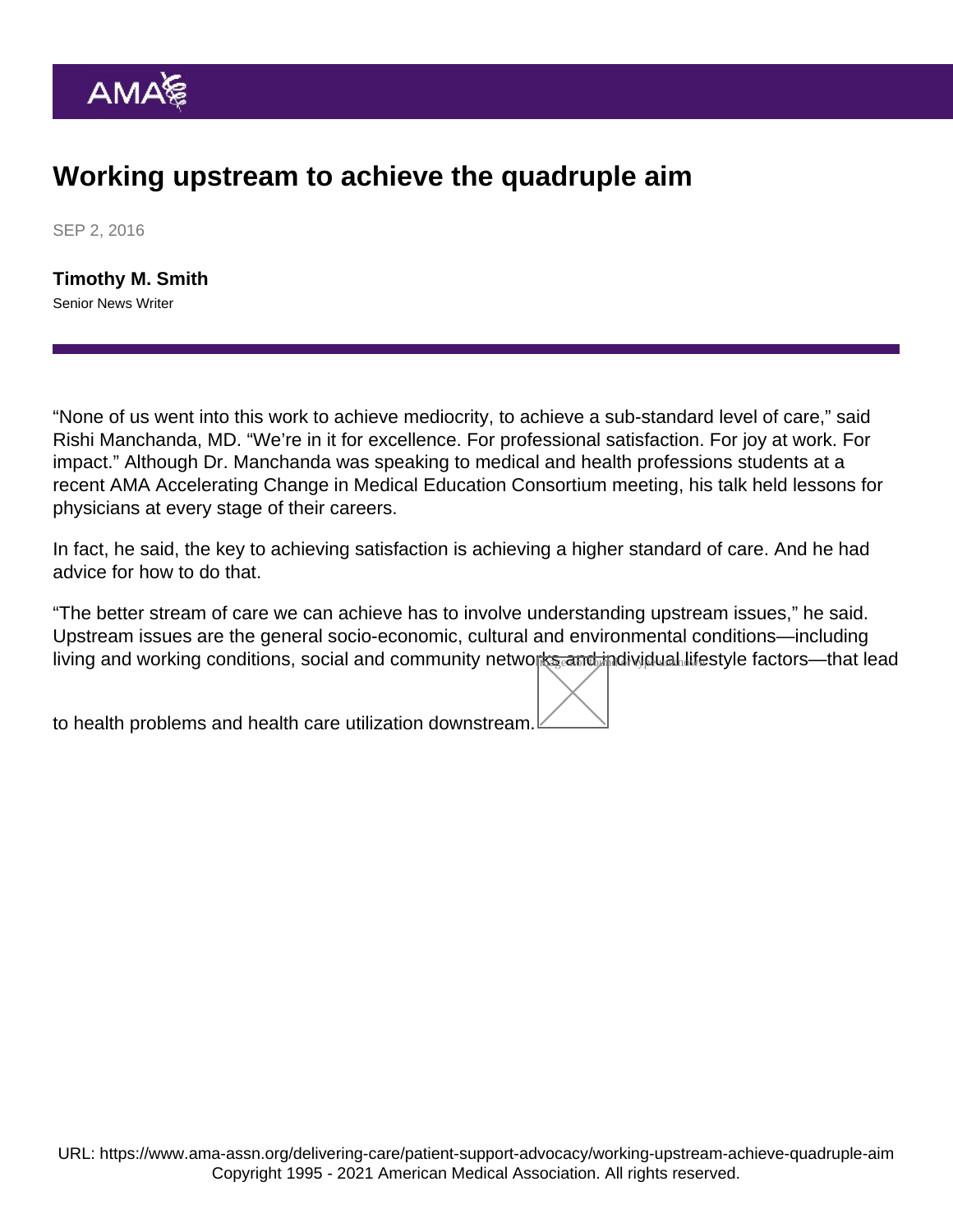Dr. Manchanda, an internist and pediatrician and the president of [HealthBegins,](http://www.healthbegins.org/) a provider of upstream tools and resources, was speaking at the student-led Health Equity and Community-based Learning meeting hosted by the University of California, Davis, School of Medicine. His presentation, "Upstreamist Doctors," focused on achieving the quadruple aim: better care, lower total medical costs, more satisfied patients and more satisfied physicians.

The key, he said, is the integration of social determinants in health care.

## Social determinants do affect public health

"Health care providers in the U.S. right now have no choice but to understand upstream issues better because there hasn't been adequate investment in other social services," Dr. Manchanda said. "Unlike all of our peer nations, we have more spending on health care than social services. That actually creates a scenario where you have a doctor talking about moving upstream."

To illustrate his point, he cited a pilot medical-legal partnership he initiated while serving as lead physician for homeless primary care at the VA West Los Angeles Medical Center.

The challenge was how to provide better access to care and improve outcomes for high-utilizer homeless veterans. Instead of looking to add health care professionals to his staff, he brought in a public interest lawyer once a week to work with patients to identify unmet legal needs that were the drivers of their poor outcomes.